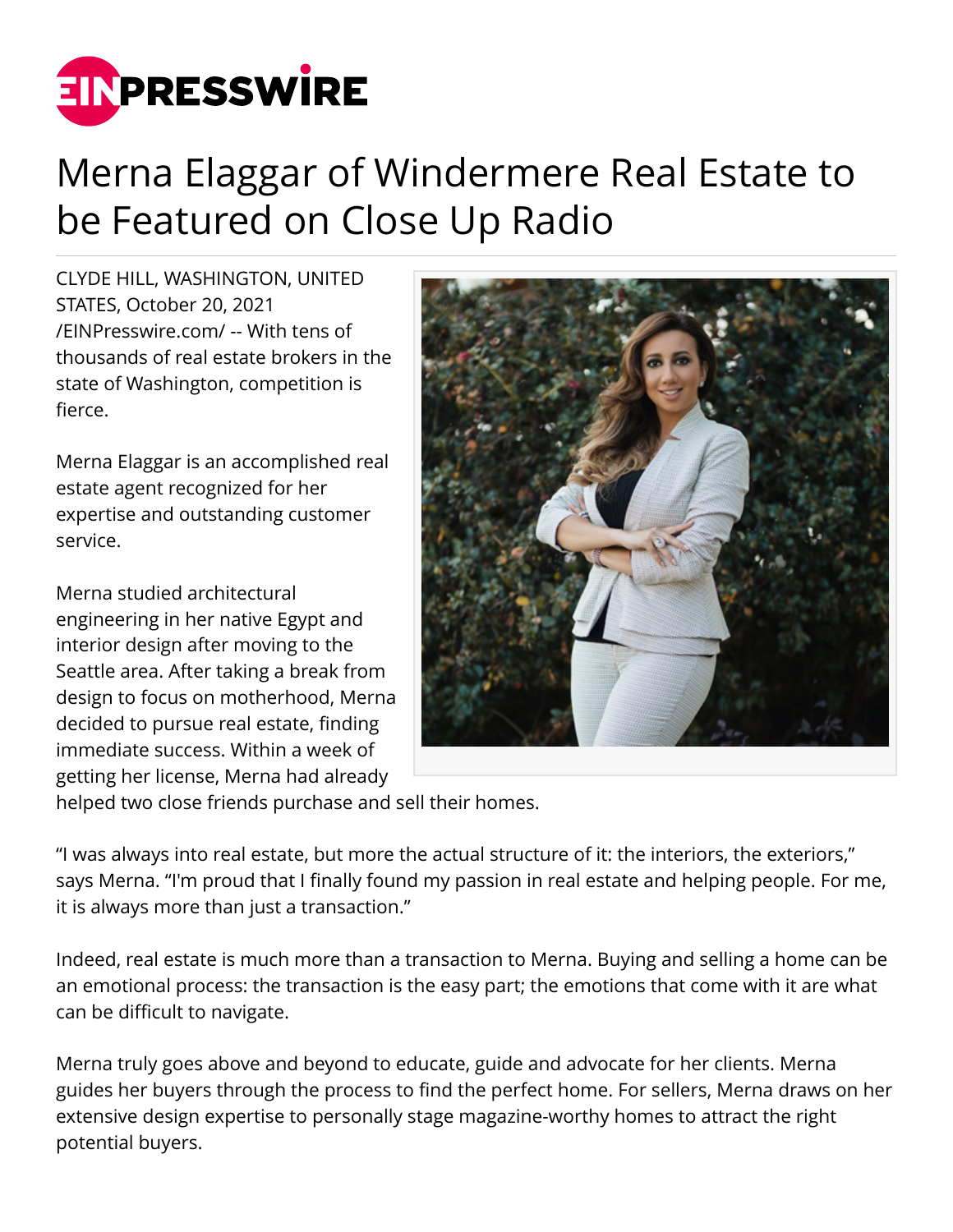"My team and I do our own staging because I know how to make a house a home," says Merna. "Buyers appreciate my background because I don't just help them close on a home, but I also help them throughout the entire process. Think of me as your 24-7 concierge service: if you need help with design or anything else, I'm here."

What started with a few friends expanded through her church community and now Merna's professional network reaches far and wide. Today, Merna represents both buyers and sellers for Windermere, the top real estate brokerage in Washington, working with both buyers and sellers of homes worth millions in



Clyde Hill, Hunts Point, Bellevue, Kirkland, Sammamish, Redmond & Bothell. As a certified negotiation expert and luxury marketing specialist, Merna consistently exceeds her clients' expectations.

Merna's diligence, work ethic and commitment has been recognized and honored with numerous industry awards and featured in many magazines like Fortune & Forbes. Recently Merna won the "Top Broker Of The Year" by The International Association of Top Professionals (IAOTP).

Close Up Radio will feature Merna Elaggar in an interview with Jim Masters on October 22nd at 2pm EDT

Listen to the show on [BlogTalkRadio](https://www.blogtalkradio.com/closeupradio/2021/10/22/close-up-radio-spotlights-merna-elaggar-of-windermere-real-estate)

If you have any questions for our guest, please call (347) 996-3389

For more information, visit [www.mernarealestate.com](http://www.mernarealestate.com)

Lou Ceparano Close Up Television & Radio + +1 (631) 850-3314 [email us here](http://www.einpresswire.com/contact_author/3181756) Visit us on social media: